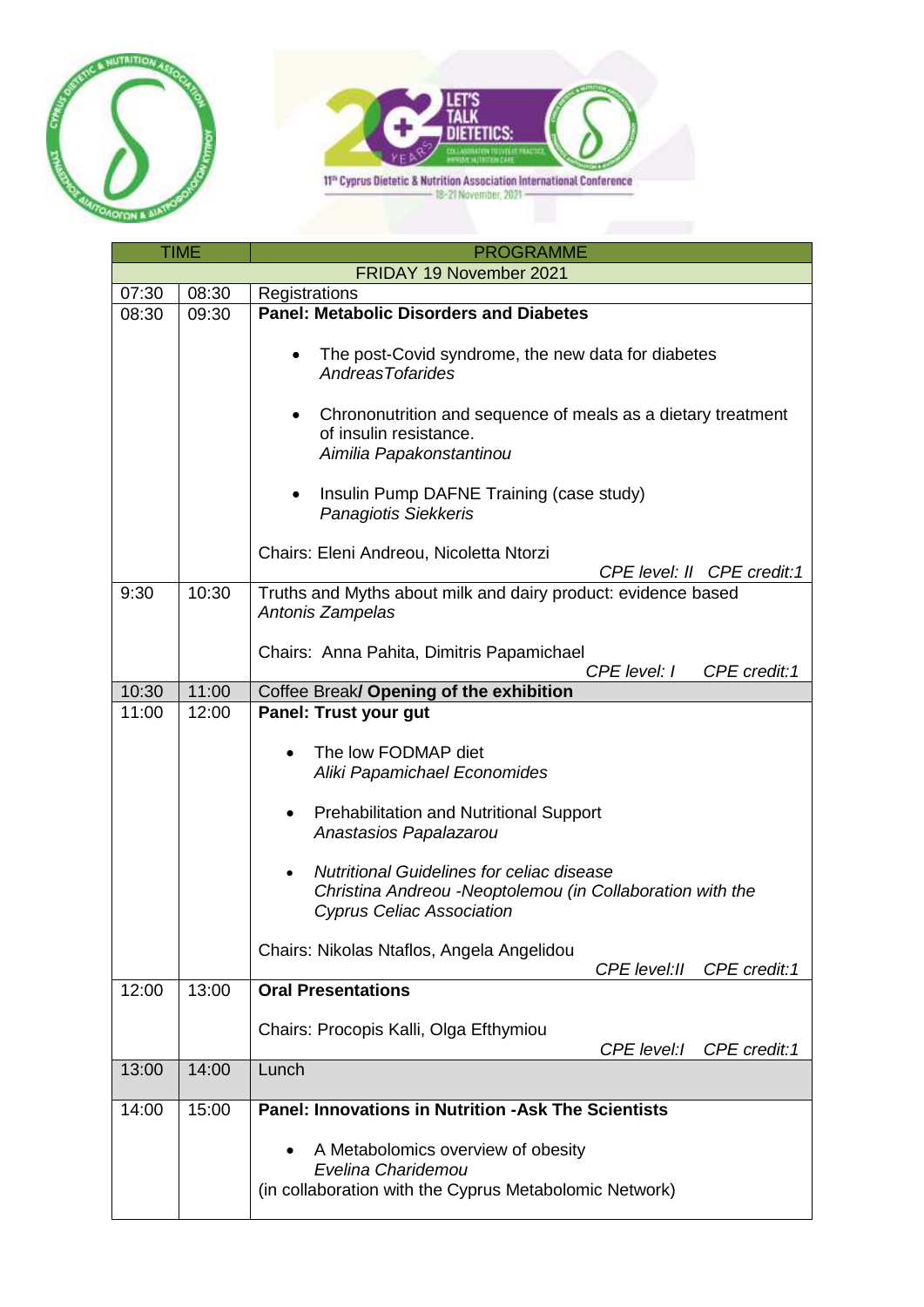



|       |       | Effect of Vitamin D Status and Supplements on Anthropometric<br>and Biochemical Indices in a Clinic Setting: A Retrospective<br>Study<br>Myriam Abboud<br>Nutritional Rehabilitation after covid-19 infection: an overview<br>Demetres Karayiannis<br>Chairs: Elena Philippou, Thalia Avraam                                                                                                                                                      |
|-------|-------|---------------------------------------------------------------------------------------------------------------------------------------------------------------------------------------------------------------------------------------------------------------------------------------------------------------------------------------------------------------------------------------------------------------------------------------------------|
| 15:00 | 16:00 | CPE level: II<br>CPE credit:1<br><b>Panel: Infant and Child Nutrition</b>                                                                                                                                                                                                                                                                                                                                                                         |
|       |       | Added sugars in the diet - how do they affect the risk of<br>developing childhood obesity? Data from the Panhellenic Study<br>of Nutrition and Health (HNNHS)<br>Emmanuella Magriplis<br>Eating behavior in infants and children and the role of the<br>$\bullet$<br>paediatric dietitian<br>Dona Hileti<br>Metabolic syndrome in children and adolescences<br><b>Nicos Skordis</b><br>Chairs: Yiota Tsokkou, Christiana Philippou                |
|       |       | CPE level: II CPE credit:1                                                                                                                                                                                                                                                                                                                                                                                                                        |
| 16:00 | 16:30 | Coffee Break (concurrent session for Poster)<br><b>Poster Presentation</b><br>(Independent Reviewers will evaluate the presentations and an award<br>will be granted on Sunday)<br>Chairs: Procopis Kalli, Angela Angelidou<br>CPE level: I CPE credit:1                                                                                                                                                                                          |
| 16:30 | 17:30 | <b>Food Demonstration</b>                                                                                                                                                                                                                                                                                                                                                                                                                         |
|       |       | Feeding children with healthy and nutritious snacks and meals at<br>different social events<br>George Erotokritou<br>Chairs: Andreas Savva, Ellie Hadjiluca<br>CPE level: I CPE credit:1                                                                                                                                                                                                                                                          |
| 17:30 | 19:00 | <b>Workshop: Advanced Dietetics in Management of Eating Disorders</b><br>Advanced Dietetics in Management of Eating Disorders - The role of the<br>Dietitian in ED care, including scope of practice - Inclusive, thoughtful<br>Dietetic screening and assessment<br>Ursula Philpot<br>(In collaboration with MAZI- Cyprus Foundation for Eating Disorders<br>and Obesity)<br>Chair: Eleni Andreou, Persa Korfiati<br>CPE level: III CPE credit:2 |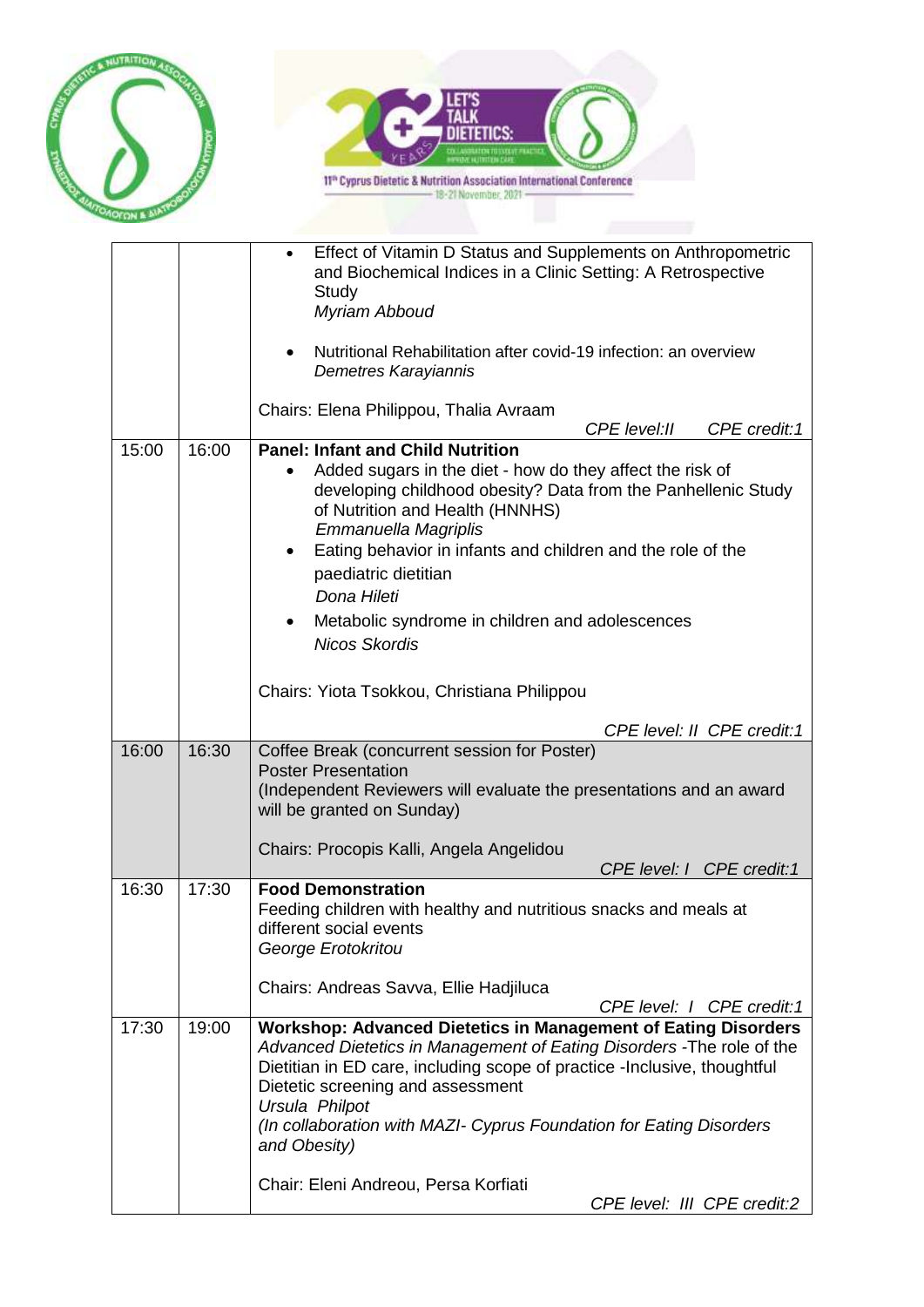



|                        |                    | Cyprus Night: Is igia- "εις υγεία" - To your health!<br><b>Dinner for Speakers</b>                                                                                                                                                                                                                                                                                                                                                                                                                                                                                                    |
|------------------------|--------------------|---------------------------------------------------------------------------------------------------------------------------------------------------------------------------------------------------------------------------------------------------------------------------------------------------------------------------------------------------------------------------------------------------------------------------------------------------------------------------------------------------------------------------------------------------------------------------------------|
|                        | <b>TIME</b>        | <b>PROGRAMME</b>                                                                                                                                                                                                                                                                                                                                                                                                                                                                                                                                                                      |
|                        |                    | SATURDAY 20 November 2021                                                                                                                                                                                                                                                                                                                                                                                                                                                                                                                                                             |
| 08:00                  | 12:00              | <b>LLL-Topic 20:</b> Nutrition and prevention of diseases                                                                                                                                                                                                                                                                                                                                                                                                                                                                                                                             |
| Coffee<br><b>Break</b> | $10:00 -$<br>10:30 | Case studies:                                                                                                                                                                                                                                                                                                                                                                                                                                                                                                                                                                         |
|                        |                    | <b>Course Leader: Giangos Lavranos</b><br>Presenters: Giangos Lavranos, Myriam Abboud, Dimitrios Papandreou,<br>Kalliopi Anna Poulia                                                                                                                                                                                                                                                                                                                                                                                                                                                  |
|                        |                    | <b>Chairs: Stalo Kountouri</b><br><b>With Cooperation of CySPEN</b>                                                                                                                                                                                                                                                                                                                                                                                                                                                                                                                   |
|                        |                    | CPE level: III CPE credit:4                                                                                                                                                                                                                                                                                                                                                                                                                                                                                                                                                           |
| 9:00                   | 10:00              | <b>Panel: MINDFULNESS MASTERCLASS: PERSONAL</b><br><b>EMPOWERMENT THROUGH AWARENESS</b><br>New technologies and dietary behavior change<br>Kalliopi Karatzi<br>The Benefits of Mindfulness: How to Improve Your Health,<br>$\bullet$<br>Happiness and Eating Experiences by Connecting with Your<br>Inner Wisdom<br>Emilia Vassilopoulou<br>Psychological approaches to mindful eating behavior<br><b>Anthi Loutsiou</b><br>Mindful Eating and the Preliminary Results of study in Cyprus<br>Eleni Andreou<br>Chairs: Nicoletta Ntorzi, Joanna Adamidou<br>CPE level: II CPE credit:1 |
| 10:00                  | 11:00              | <b>Panel: Inspiration Workshop</b><br>Leadership taxonomy in clinical dietetics<br>Elie Wakil<br>Chairs: Anna Pahita, Eleni Andreou<br>CPE level: II CPE credit:1                                                                                                                                                                                                                                                                                                                                                                                                                     |
| 11:00                  | 11:30              | <b>Coffee Break</b>                                                                                                                                                                                                                                                                                                                                                                                                                                                                                                                                                                   |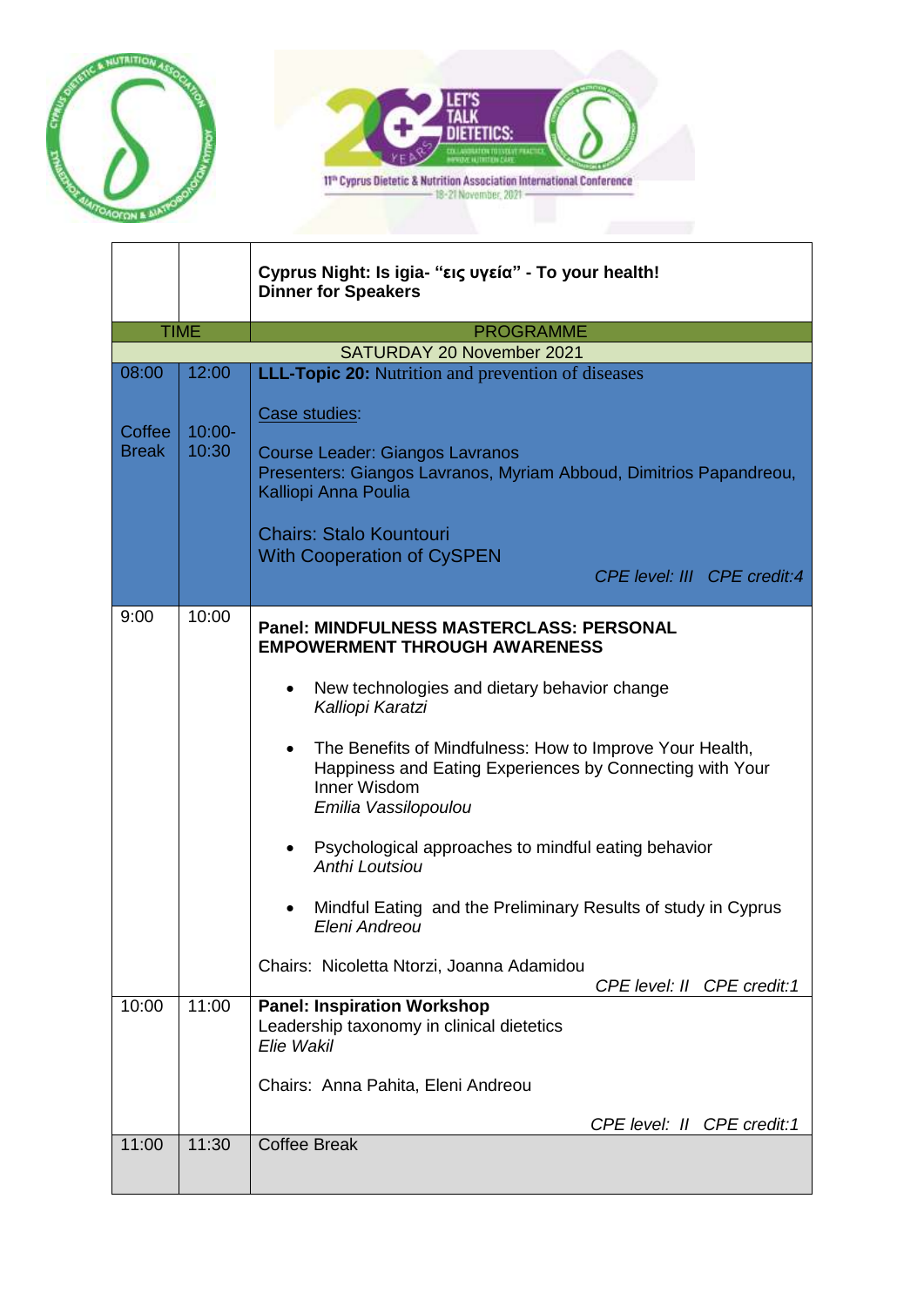



| 11:30 | 12:30 | <b>Panel: Sports nutrition for success</b>                                                                                                                              |
|-------|-------|-------------------------------------------------------------------------------------------------------------------------------------------------------------------------|
|       |       | Promoting Healthy Behaviour through a serious game. The<br>SUGAPAS project- from Physical Education perspective<br><b>Andreas Avgerinos</b>                             |
|       |       | Promoting Healthy Behaviour through a serious game. The<br>SUGAPAS project- from nutrition education perspective<br>Christiana Philippou                                |
|       |       | Sleep improvement in athletes and people who exercise<br>Christoforos Giannaki                                                                                          |
|       |       | Success Story - "SAFEYOU" Strengthening the Anti-Doping<br>Fight in Fitness and Exercise in Youth<br><b>Michalis Michaelides</b>                                        |
|       |       | Chairs: Nikolas Ntaflos, Elli Hadjilucas                                                                                                                                |
|       |       | CPE level: II CPE credit: 1                                                                                                                                             |
| 12:30 | 14:00 | Welcome Ceremony - Tribute to the late Dr Myrto Azina<br>Addresses by                                                                                                   |
|       |       | Dr Eleni P. Andreou<br>President of Cyprus Dietetic and Nutrition Association & Cyprus<br>Registration Board for Food Scientists, Food Technologists and<br>Dietitians, |
|       |       | Dr Gregores Risvas, V. President EFAD                                                                                                                                   |
|       |       | Mr Michalis Hadjipantelas, Minister of Health of the Republic of<br>Cyprus,                                                                                             |
|       |       | Dr Iosif Kasios, Tribute to $\pm$ Myrto Azina<br>Honorary Panel: COVID-19 an update                                                                                     |
|       |       | Introduction<br>Minister of Health, Mr Michalis Hadjipantelas                                                                                                           |
|       |       | Vaccines & Coronavirus Vaccination: An update knowledge<br><b>Christos Petrou</b>                                                                                       |
|       |       | Epidemiological situation of COVID-19 in Cyprus and Worldwide,<br>Peter Karayiannis                                                                                     |
|       |       | Management of patients who have recovered from COVID19<br><b>Constandinos Tsioutis</b>                                                                                  |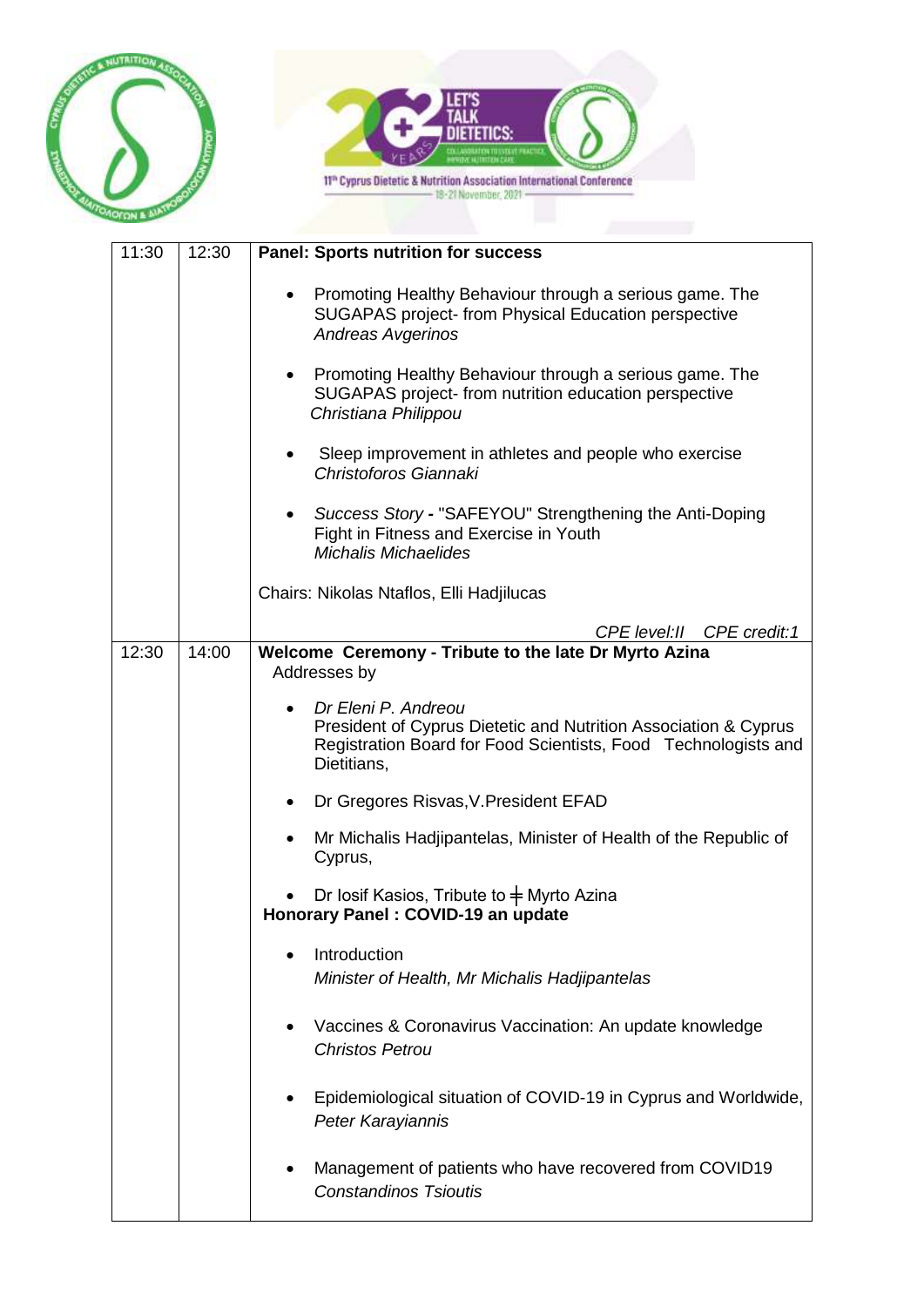



|       |       | Serological evaluation of SARS-CoV-2 IgG antibody levels in the<br>Cypriot population                                            |
|-------|-------|----------------------------------------------------------------------------------------------------------------------------------|
|       |       | Kyriakos Felekkis                                                                                                                |
|       |       | Chairs: Nicoletta Ntorzi(opening), Eleni Andreou, Andreas Tofarides<br>CPE level:   CPE credit: 2                                |
| 14:00 | 15:00 | <b>Lunch Break</b>                                                                                                               |
| 15:30 | 16:30 | Panel: Advocacy, Ethics and Leadership                                                                                           |
|       |       |                                                                                                                                  |
|       |       | <b>Ethics in Dietetics</b>                                                                                                       |
|       |       | Zoe Kyriakidou                                                                                                                   |
|       |       | How the General Health System has changed the provision of                                                                       |
|       |       | health care services in Cyprus                                                                                                   |
|       |       | <b>Athos Tsinontides</b>                                                                                                         |
|       |       |                                                                                                                                  |
|       |       | The profession of Dietetics and Nutritionists in Europe,<br>Gregores Risvas, V. President of EFAD                                |
|       |       | The profession of Dietetics and Nutritionists in Cyprus,                                                                         |
|       |       | Eleni Andreou President of CyDNA/CyRBFSTD                                                                                        |
|       |       | Chairs: Christiana Philippou, Ioannis Karris                                                                                     |
|       |       | CPE level: II CPE credit:1                                                                                                       |
| 16:30 | 17:00 | <b>Coffee Break</b>                                                                                                              |
| 17:00 | 18:00 | <b>Panel: Renal</b>                                                                                                              |
|       |       | New guidelines for Chronic kidney disease. What is changing<br>and how can we achieve the goals?<br>Kalliopi Liana Poulia        |
|       |       | Diabetic nephropathy: is it always there? Assumptions,<br>$\bullet$<br>weaknesses, and pitfalls in the diagnosis. Nephropathy in |
|       |       | Cyprus                                                                                                                           |
|       |       | Kyriakos Ioannou                                                                                                                 |
|       |       | Chairs: Dimitris Papamichael, Maria Attipa                                                                                       |
|       |       | CPE level: II CPE credit: 1                                                                                                      |
| 18:00 | 19:30 | <b>Panel: Contemporary issues in Nutrition</b>                                                                                   |
|       |       | Let's talk about Nutrition: Communication Skills for Health Care                                                                 |
|       |       | Professionals                                                                                                                    |
|       |       | Anastasios Papalazarou                                                                                                           |
|       |       |                                                                                                                                  |
|       |       | The Digital competencies and mapping dietitians must have,<br>how to develop them<br><b>Orestis Michael</b>                      |
|       |       |                                                                                                                                  |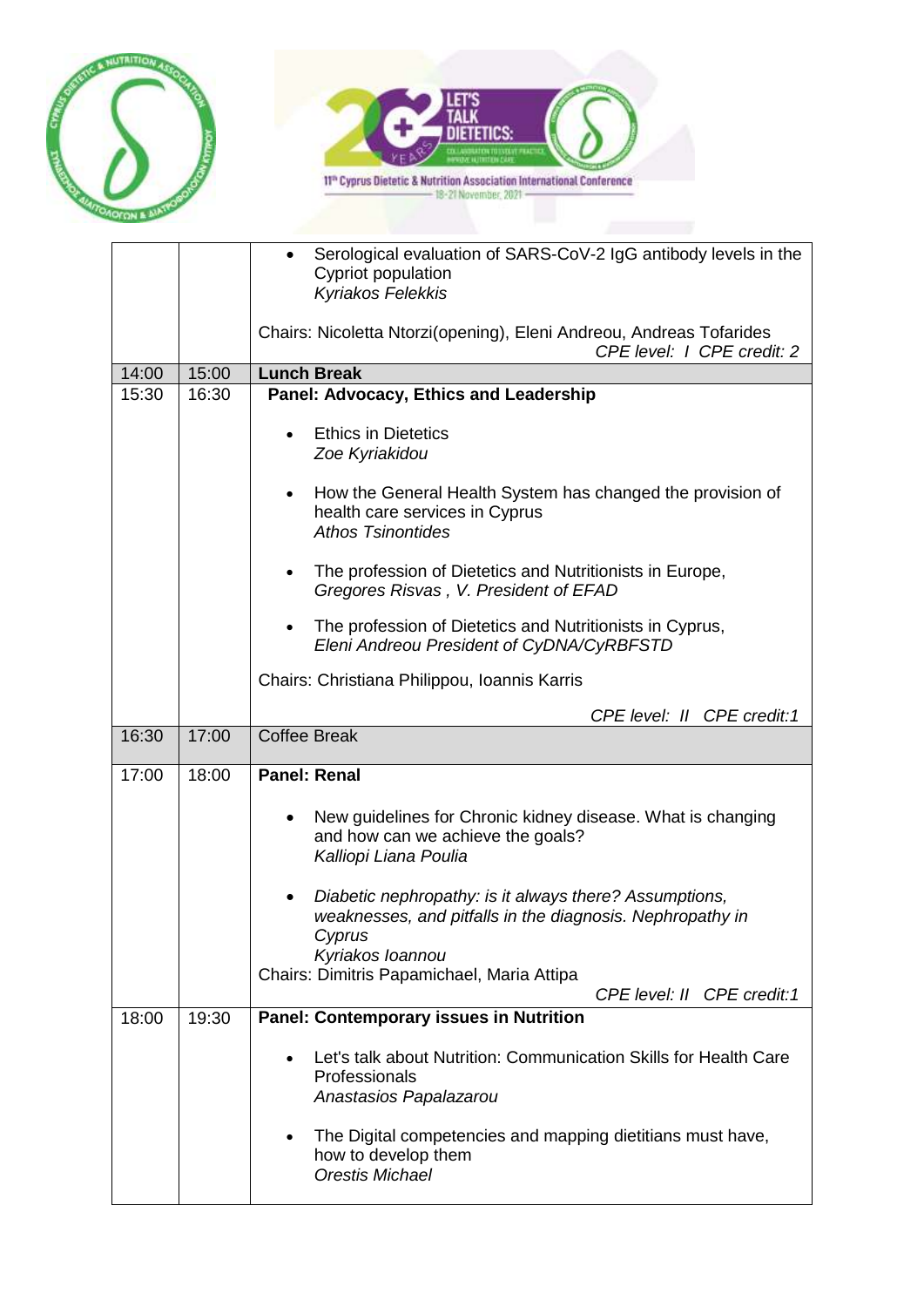



| 20:30 |             | Financial Matters for the dietitian as entrepreneur<br>(finance)<br>Andreas Yiouselli<br><b>Media Stereotypes</b><br>٠<br>Marina Hadjicosta<br>Chairs: Eleni Andreou, Dionisia Vardakastani<br>CPE level: II CPE credit:2<br><b>Gala Dinner</b>                                                                                                                                                                                                                                                                                                                                                                                                              |
|-------|-------------|--------------------------------------------------------------------------------------------------------------------------------------------------------------------------------------------------------------------------------------------------------------------------------------------------------------------------------------------------------------------------------------------------------------------------------------------------------------------------------------------------------------------------------------------------------------------------------------------------------------------------------------------------------------|
|       | <b>TIME</b> | <b>PROGRAMME</b>                                                                                                                                                                                                                                                                                                                                                                                                                                                                                                                                                                                                                                             |
|       |             | SUNDAY 21 November 2021                                                                                                                                                                                                                                                                                                                                                                                                                                                                                                                                                                                                                                      |
| 9:00  | 10:00       | Panel: Mediterranean diet and hyperlipidaemia                                                                                                                                                                                                                                                                                                                                                                                                                                                                                                                                                                                                                |
|       |             | The journey of the Mediterranean diet through time and space:<br>$\bullet$<br>from tradition and culture to scientific evidence for a nutritional<br>model that promotes health<br>Antonis Zampelas, director of EFET<br>Mediterranean diet role Vascular Surgery to reduce or prevent<br>$\bullet$<br>cardiovascular diseases<br><b>Nicos Angelides</b><br>(in collaboration with Mediterranean League of Angiology and<br>Vascular Surgery)<br>Different types of hyperlipedemia and most effective ways of<br>treatment<br><b>Phivos Symeonides</b><br>(in collaboration with Cyprus Society of Atherosclerosis)<br>Chair: Eleni Andreou, Nikolas Ntaflos |
| 10:00 | 10:30       | CPE level: I CPE credit:1<br><b>Panel: Presentation by Companies and Book Presentations</b>                                                                                                                                                                                                                                                                                                                                                                                                                                                                                                                                                                  |
|       |             | Chairs: Dimitris Papamichael, Procopis Kalli<br>CPE level: I CPE credit: 1                                                                                                                                                                                                                                                                                                                                                                                                                                                                                                                                                                                   |
| 10:30 | 11:00       | <b>Coffee Break</b>                                                                                                                                                                                                                                                                                                                                                                                                                                                                                                                                                                                                                                          |
| 11:00 | 12:00       | Panel: Autism and cognitive function<br>Autism Spectrum Disorder and Diet<br><b>Machi Cleanthous</b><br>Nutritional Guidelines for Autism and it's symptoms -<br>$\bullet$<br>Presentation of a real case study<br>Nicoletta Ntorzi<br>Dietary patterns to slow cognitive decline<br>Elena Philippou<br>Chair: Yiota Tsokkou, George Loukaides<br>CPE level: II<br>CPE credit: 1                                                                                                                                                                                                                                                                             |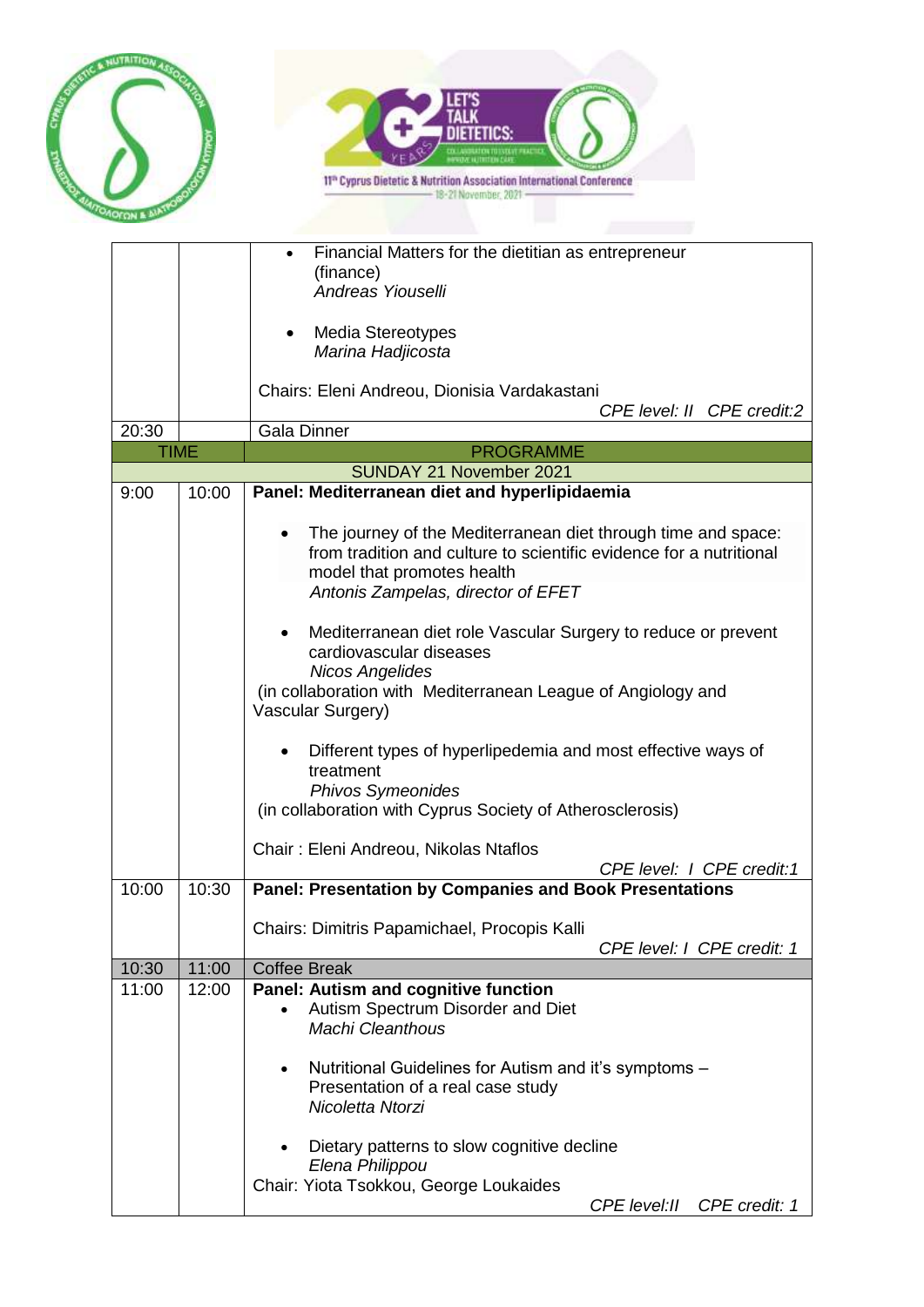



| 12:00                                                                                                                                                                                                                                                                                                                                                              | 12:30             | Closing Ceremony and Awards for the Best Rated Oral/Poster<br><b>Presentation</b>                                                                                                        |
|--------------------------------------------------------------------------------------------------------------------------------------------------------------------------------------------------------------------------------------------------------------------------------------------------------------------------------------------------------------------|-------------------|------------------------------------------------------------------------------------------------------------------------------------------------------------------------------------------|
|                                                                                                                                                                                                                                                                                                                                                                    |                   | Chairs: Eleni Andreou, Nicoletta Ntorzi                                                                                                                                                  |
|                                                                                                                                                                                                                                                                                                                                                                    |                   | CPE level: 1 CPE credit: 1                                                                                                                                                               |
| 12:30                                                                                                                                                                                                                                                                                                                                                              | 16:30             | LLL- Topic 26 Nutritional Support in Cancer(concurrent with rest of<br>conference)                                                                                                       |
| Coffee<br><b>Break</b>                                                                                                                                                                                                                                                                                                                                             | $14:30-$<br>15:00 | Case studies:<br>Course Leder: Dimitrios Papandreou<br>Presenters: Stalo Kountouri, Giangos Lavranos, Dimitrios Papandreou,<br>Edna Yamasaki Patrikiou<br><b>Chairs: Stalo Kountouri</b> |
|                                                                                                                                                                                                                                                                                                                                                                    |                   | <b>With Cooperation of CySPEN</b>                                                                                                                                                        |
|                                                                                                                                                                                                                                                                                                                                                                    |                   | CPF level: III CPF credit:4                                                                                                                                                              |
|                                                                                                                                                                                                                                                                                                                                                                    |                   |                                                                                                                                                                                          |
| <b>TIME</b>                                                                                                                                                                                                                                                                                                                                                        |                   | <b>OPEN for The Health Professionals and the PUBLIC (in Greek)</b>                                                                                                                       |
| Μύθοι και Αλήθειες για την επιστήμη Διατροφής/Διαιτολογίας,<br>14:30-15:30<br>Επιστήμη/Τεχνολογία Τροφίμων και Ψυχολογίας<br>Τοποθετήσεις: Γιώργος Λουκαΐδης, Αγγέλα Αγγελίδου, Δημήτρης Παπαμιχαήλ, Γιώτα<br>Τσόκκου, Όλγα Ευθυμίου, Παναγιώτα Θεοφίλου, Πέρσα Κορφιάτη<br>Chairs: Ελένη Ανδρέου, Χριστιάνα Φιλίππου (LIVESTREAMING)<br>CPE level:1 CPE credit: 1 |                   |                                                                                                                                                                                          |

Simultaneous Translation Greek-English will be offered LLL's will be in English (Greek explanations by Greek speaking speakers)

 Session for the sponsors – 5 minutes presentation; Book Presentations/Oral Presentations-5 minutes (Oral presentation based to time availability); Poster

*The Scientific Programme applied for approval for 33 CPE (22 Conference, 2 Poster/Oral, 1 Exhibition, 8 LLL)*